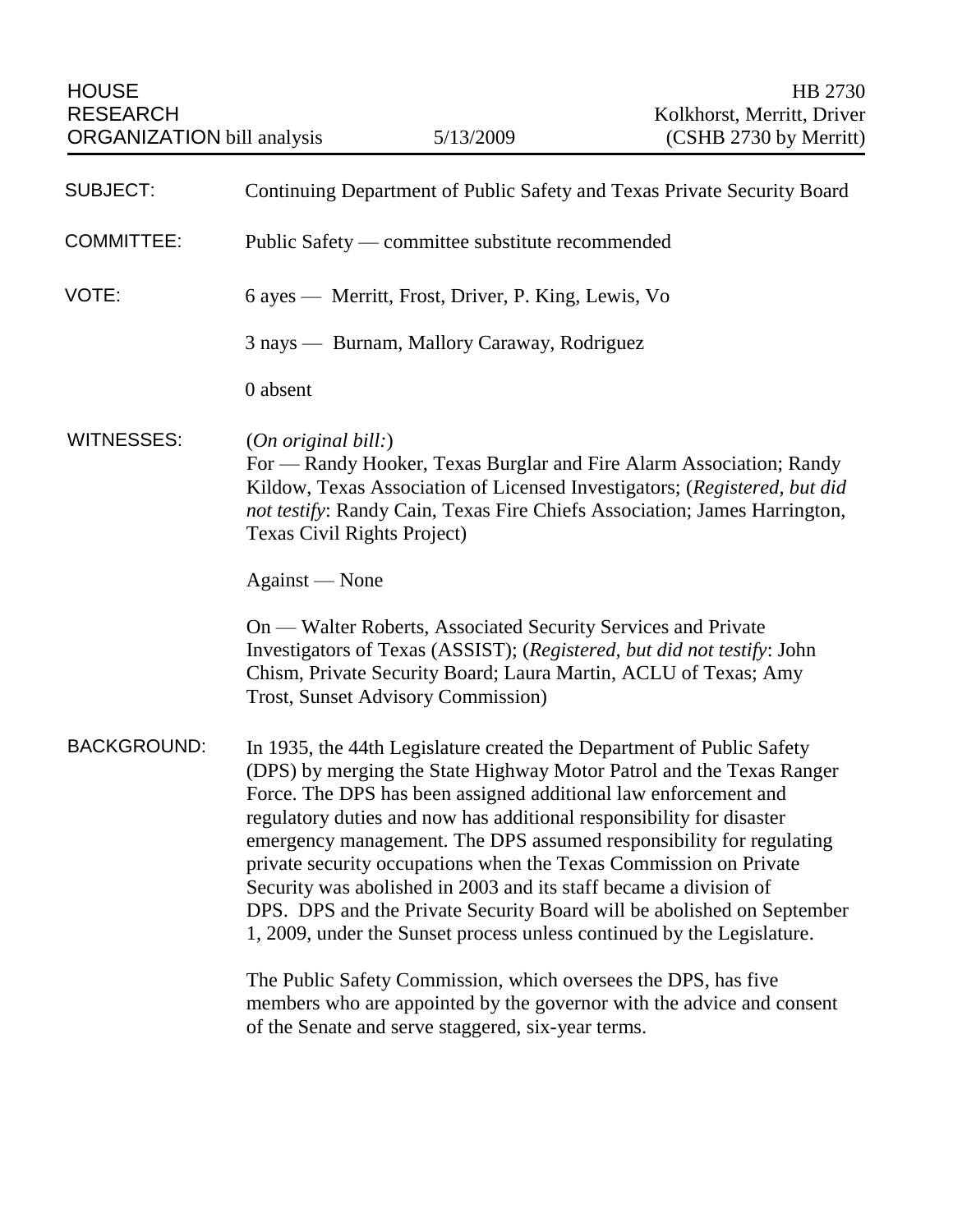The House version of SB 1, the general appropriations bill, would appropriate \$1.8 billion to DPS for fiscal 2010-11 and provide for 8,717.4 full-time equivalent positions.

The Sunset Advisory Commission conducted its review of the DPS, including the Private Security Board, during the interim and issued its recommendations in September 2008. One major Sunset recommendation called for an additional independent management and organizational review of DPS. Deloitte Consulting completed a 10-week study and issued its report and recommendations in October 2008. In addition, there were studies of the DPS information technology system and an overall study of pay scales for commissioned officers in all state law enforcement agencies.

The Public Safety Commission adopted a provision of the Texas Administrative Code (37 TAC, part 1, sec. 15.171), which took effect on October 1, 2008, requiring anyone who is not a citizen or lawful permanent resident of the United States to present documentation proving lawful temporary admission to apply for a DPS driver's license or identification card.

DIGEST: CSHB 2730 would continue the DPS until September 1, 2021. The bill also would:

- require an additional Sunset Advisory Commission review of the department's progress in implementing various management changes;
- create an inspector general's office;
- make conforming changes to reflect that the Governor's Office of  $\bullet$ Emergency Management and Private Security Board were divisions of DPS;
- revise the process of administrative suspension of driver's licenses; and
- include standard Sunset recommendations, including conflict of interest provisions for board members, appropriate use of technology solutions; and adoption of negotiated rulemaking and alternative dispute resolution policies.

The bill also would include a provision to require applicants for DPS driver's licenses and identification to show proof of United States citizenship or status as a refugee, asylee, or lawful permanent resident.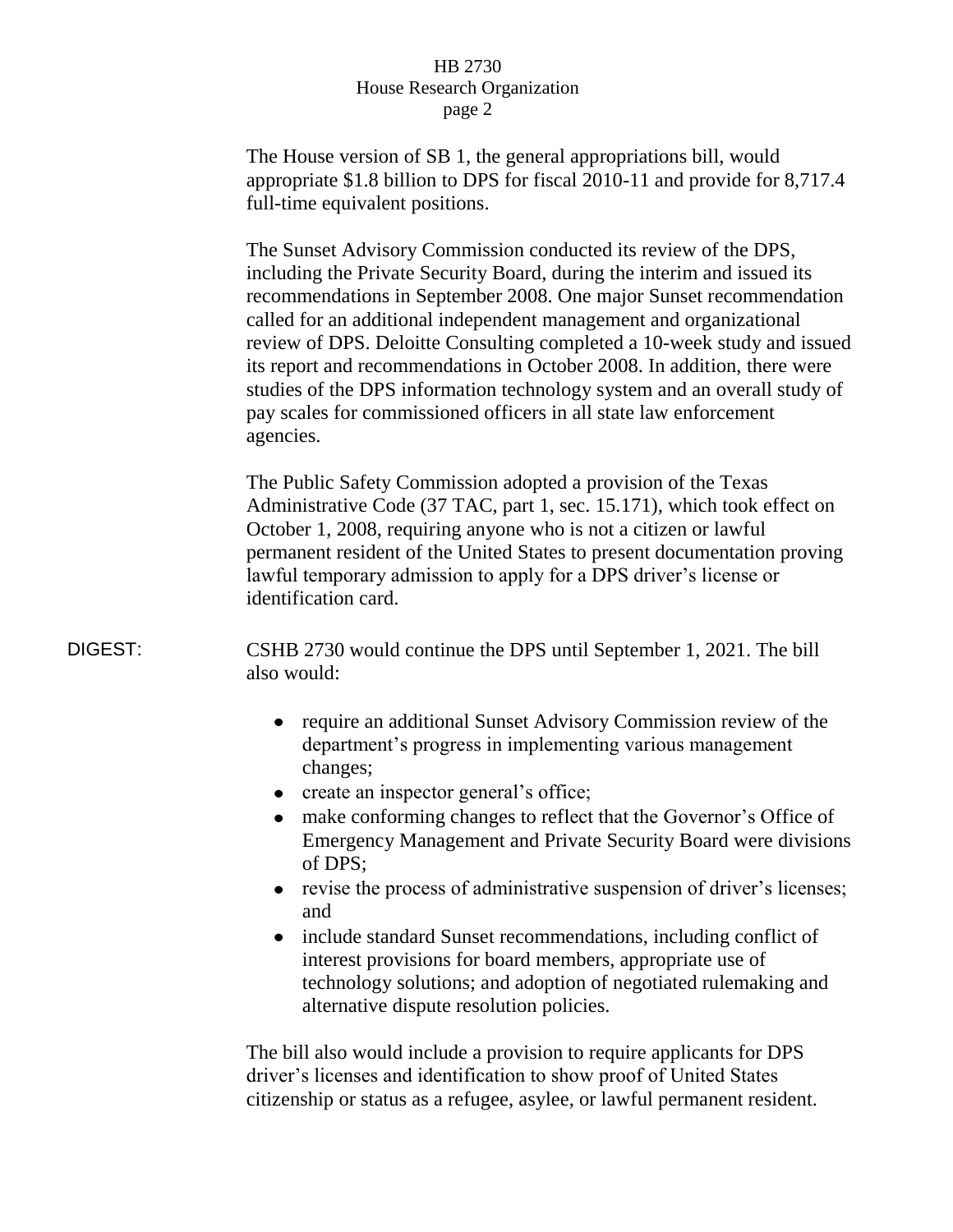**Additional Sunset review.** The bill would require the Sunset Advisory Commission to review DPS's progress on implementing changes recommended in the original Sunset review, Deloitte report, and other recommendations, and to complete a draft report by December 1, 2010, and submit the report to the Legislature no later than February 15, 2011. This provision would expire on August 31, 2011.

The report also would consider adoption of a civilian business model for the DPS driver's license division that would focus on improving customer service by:

- using the best practices in call center technology and monitoring customer service calls;
- expanding operating hours at driver's license offices; and
- decreasing the time DPS takes to issue a replacement driver's license.

Another provision would require that the vehicle inspection program be managed by a program director who was not a commissioned DPS officer.

**Inspector general.** CSHB 2730 would require the commission to establish an inspector general's office with responsibility for acting to prevent and detect criminal conduct within the department. The inspector general's office, which would replace the current internal affairs division, would be required to independently and objectively investigate:

- criminal activity occurring in all divisions of the department;
- allegations of wrongdoing by department employees;
- crimes committed on department property; and
- serious breaches of department policy.

The Public Safety Commission would have direct oversight of the inspector general's office, including decisions about budget and staffing, and would appoint the inspector general.

**Private Security Board.** The bill would make conforming changes to reflect the transfer of the old Texas Commission on Private Security. The substantive changes include provisions that would:

• require board members who had investigated a complaint to recuse themselves on a vote on any action related to the complaint;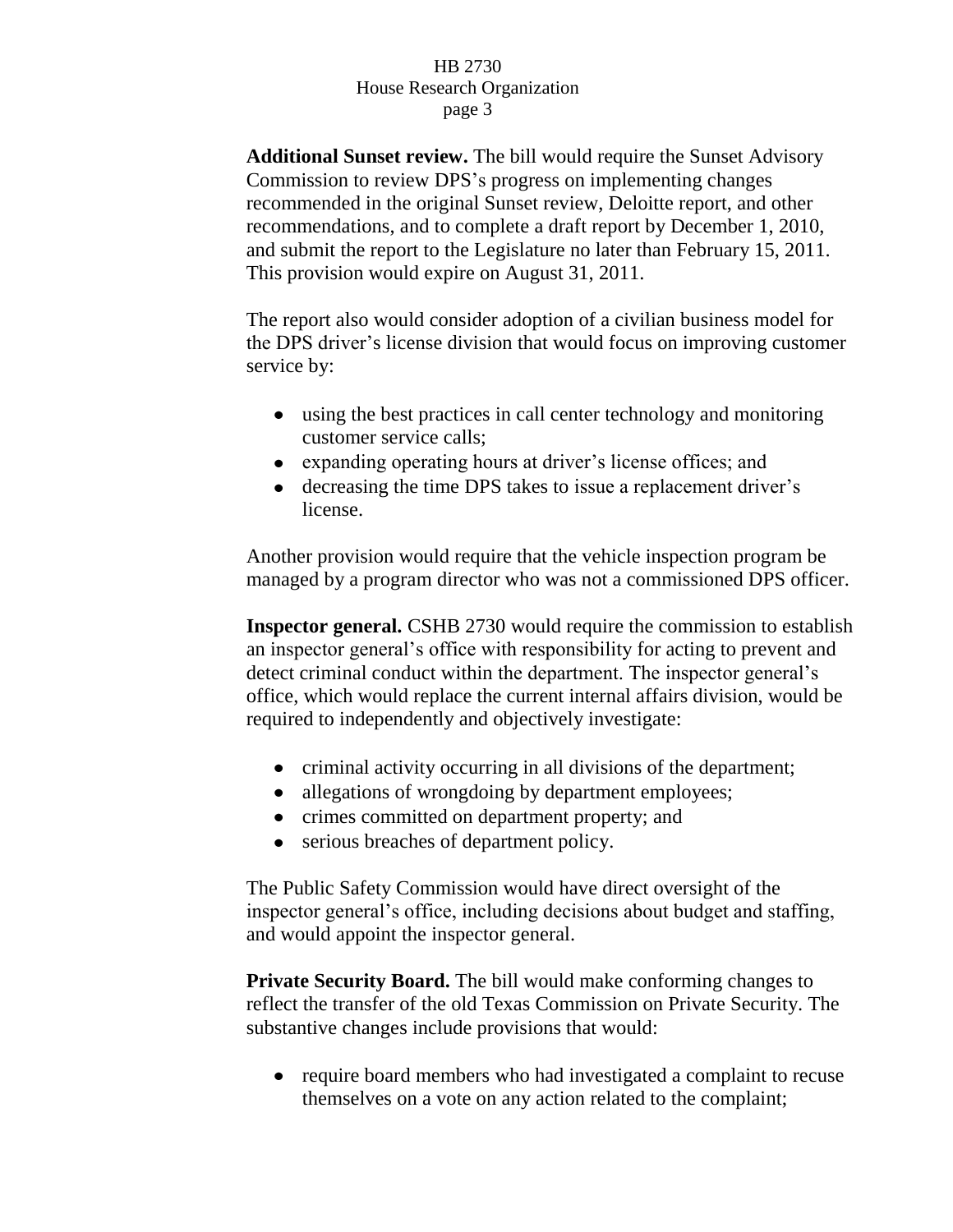- eliminate the separate Sunset requirement and review the board as part of the DPS sunset;
- require that licensees pass a jurisprudence examination to ensure they had a clear understanding of laws and rules governing their profession;
- require licenses for alarm and firearm instructors;
- increase maximum penalties for violations of the Private Security Act from \$500 to \$5,000; and
- delete statutory requirements to set fees and allow them to be set by rule.

**Administrative license revocations.** The bill would provide that breath test operators in intoxication offenses could submit an affidavit rather than be required to attend a hearing of an administrative revocation of a driver's license. The affidavit would be considered admissible unless a judge ruled that it was necessary for the technician to be present. This provision would take effect on September 1, 2009.

**Other provisions.** The bill would require that all state law enforcement officers, including DPS officers, participate in physical fitness programs, but the physical fitness standards officers would be required to meet would have to apply directly to an officer's job duties and could include individual fitness goals specific to the officer's age and gender. Each state law enforcement agency would be required to provide a reward incentive of up to four days of administrative leave a year to participate in the program. It would also provide that inability to participate in a physical fitness program could result in discharge of the officer or a transfer into a non-commissioned position.

**Driver's licenses.** CSHB 2730 would require proof of citizenship or lawful presence and proof of Texas residency to receive a DPS-issued driver's license or identification card. The license or identification card for anyone older than 21 years of age would be required to have the same format, appearance, and orientation and contain the same information as other DPS licenses and identification cards. Licenses for citizens, legal permanent residents, or lawful refugees or asylees would expire every six years, as provided in current law. Those who were not legal permanent residents would have licenses that expired when their authorized stay expired or in two years, if there were no definite expiration date for the applicant's authorized stay in the United States.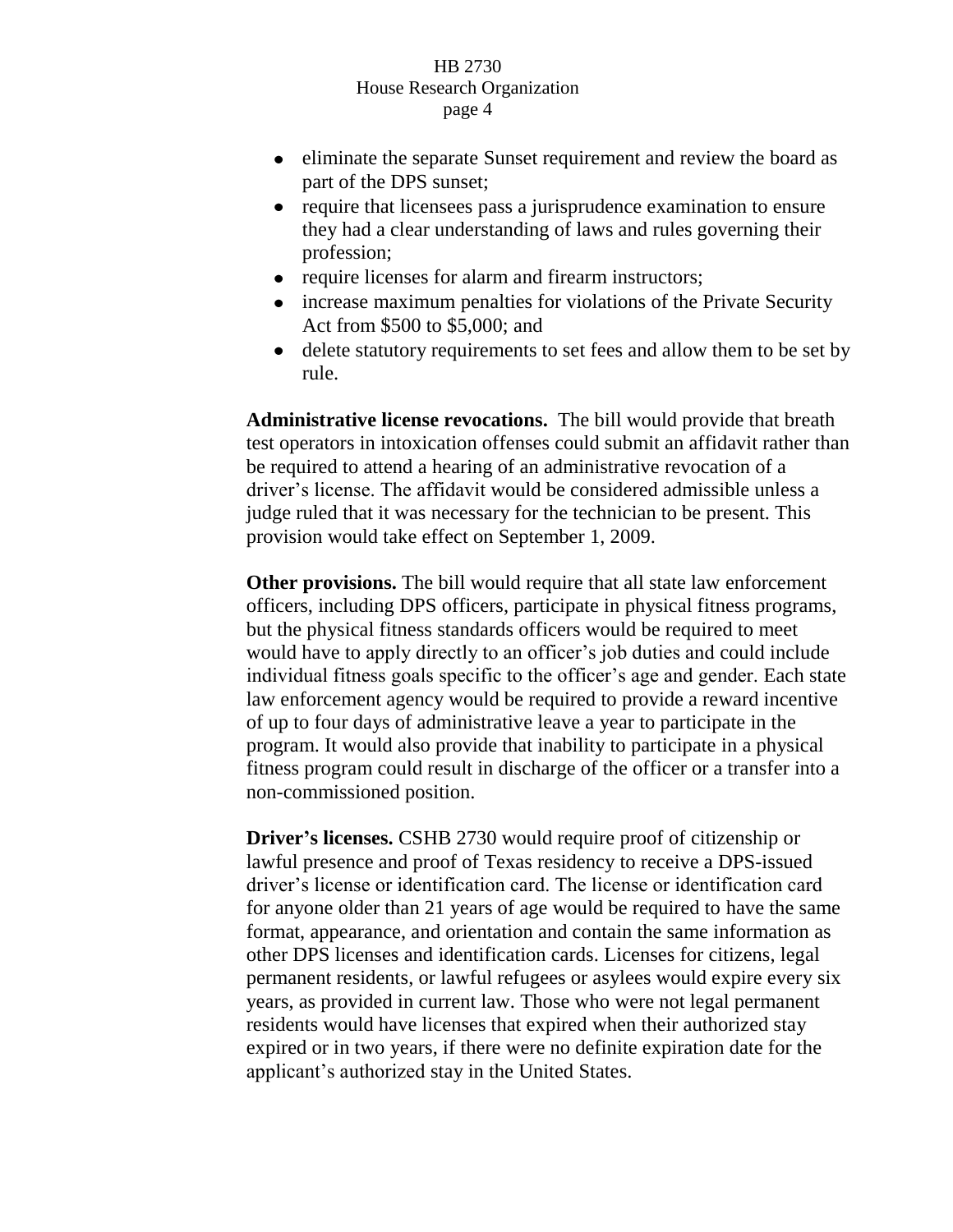|                           | Other provisions would extend the period for an out-of-state person<br>moving to Texas to receive a DPS driver's license from 30 to 90 days. It<br>also would provide that a failure to report a change of address to the DPS<br>with an intent to defraud would be a class A misdemeanor (up to one year<br>in jail and/or a maximum fine of \$4,000).                                                                                                                                                                                     |
|---------------------------|---------------------------------------------------------------------------------------------------------------------------------------------------------------------------------------------------------------------------------------------------------------------------------------------------------------------------------------------------------------------------------------------------------------------------------------------------------------------------------------------------------------------------------------------|
|                           | The bill also would repeal Transportation Code, sec. 522.029 (j), which<br>requires \$120 for a nonresident commercial driver's license and \$20 for a<br>temporary nonresident commercial driver's license.                                                                                                                                                                                                                                                                                                                                |
|                           | The driver's license provisions would take effect on September 1, 2009.                                                                                                                                                                                                                                                                                                                                                                                                                                                                     |
|                           | This bill would take immediate effect if finally passed by a two-thirds<br>record vote of the membership of each house. Otherwise, it would take<br>effect September 1, 2009.                                                                                                                                                                                                                                                                                                                                                               |
| <b>SUPPORTERS</b><br>SAY: | CSHB 2730 would help institutionalize and continue ongoing efforts to<br>transform the culture of the DPS and modernize its operations. The<br>department's new board members and management team have made great<br>strides since last fall, and the bill would provide a statutory framework to<br>implement the recommendations from the Sunset Commission and the<br>Deloitte report. The bill would require additional review by the 82nd<br>Legislature while maintaining the agency on the usual 12-year cycle for<br>Sunset review. |
|                           | <b>Driver's licenses.</b> CSHB 2730 would continue efforts to establish a<br>civilian management model of driver's license operations and would lead<br>to a more customer-friendly approach recommended by the Sunset and<br>Deloitte reports. Adoption of best practices and other changes could<br>remedy complaints about long lines, unclear directions to services, limited<br>hours and waits to receive driver's licenses and identification cards.                                                                                 |
|                           | The bill appropriately would keep the driver's license operations under<br>DPS control, even with civilian management. There would remain an<br>important law enforcement aspect to issuing driver's licenses and<br>identification cards. Also, DPS troopers still would be needed to provide<br>security at some driver's license offices.                                                                                                                                                                                                |
|                           | Provisions added by the committee substitute would help implement the                                                                                                                                                                                                                                                                                                                                                                                                                                                                       |

driver's license and identification card requirements necessary for compliance with the federal Real ID Act of 2005. The provisions of the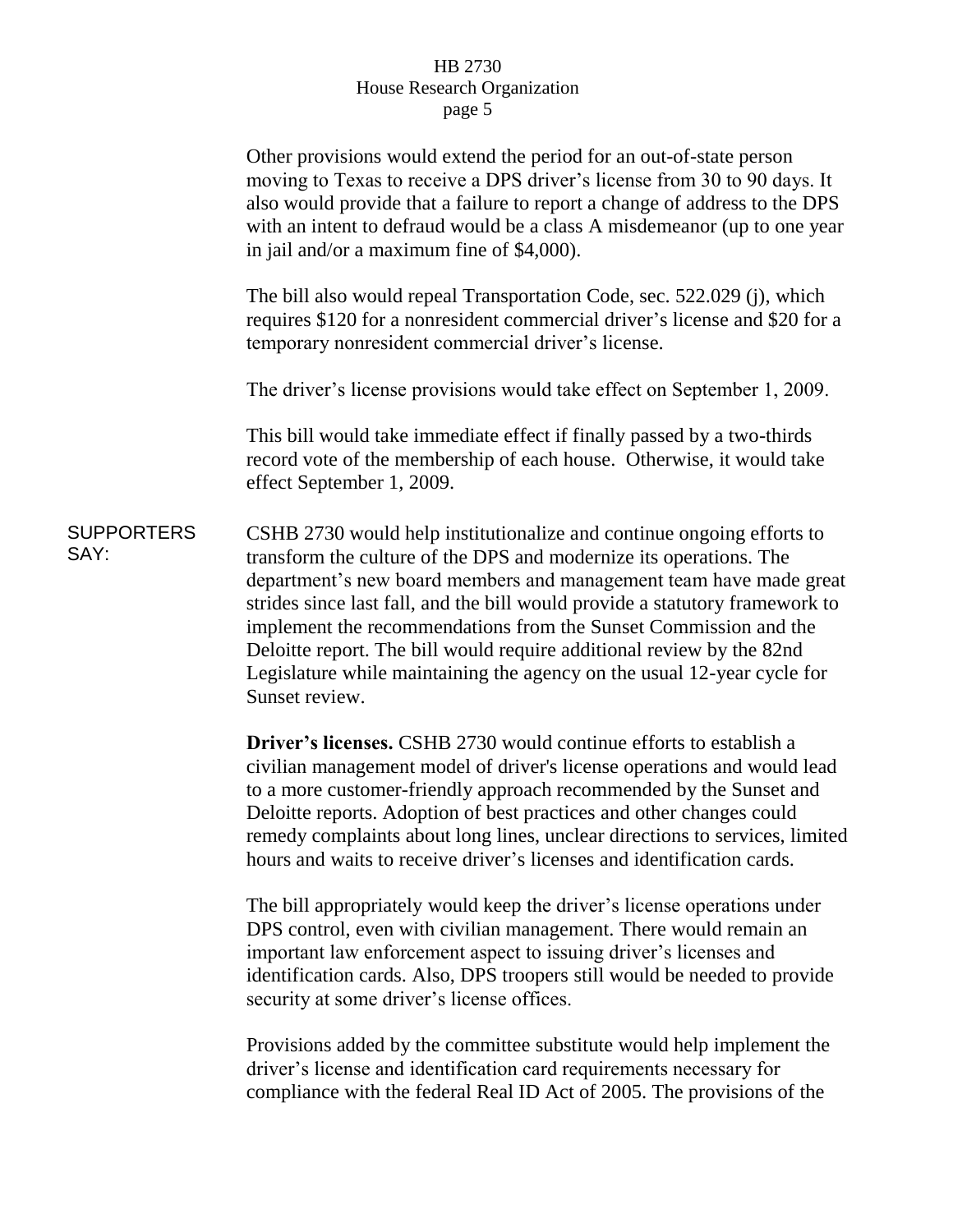bill would strengthen identity and card issuance requirements for these documents. While requirements that the state comply with the federal standards have been delayed until 2011, Texas should take steps to ensure that DPS driver's licenses and identification cards would be proper credentials for boarding commercial airline flights and entering government buildings.

CSHB 2370 would provide needed policies and penalties to help prevent efforts to fraudulently acquire a Texas driver's license. For example, from 2003 until 2005, an Israeli immigrant who obtained legal permanent residency assisted more than 350 individuals, mostly foreign nationals who subsequently overstayed their tourist visas, to obtain Texas driver's licenses. That person has since been arrested and charged for the offenses, but the risk remains of others obtaining Texas driver's licenses by fraud.

**Inspector general's office.** CSHB 2370 would reform and strengthen current efforts to root out criminal activity and other violations of DPS policies. The inspector general's office would be modeled on similar positions in other federal and state agencies and would answer to the Public Safety Commission, rather than the DPS chain of command. The resignation of the DPS director after allegations of impropriety demonstrates how resistant the agency can be to change. DPS has enjoyed a well-deserved reputation for integrity and service to the citizens of Texas in the past, and this bill would help restore that tradition.

**Administrative license suspensions.** CSHB 2730 would prevent the waste of government resources in conducting hearings on administrative license revocations and allow for the submissions of affidavits. Similar administrative hearings can be conducted by telephone.

**Other provisions.** The bill would provide for strict but fair standards for assessing the physical fitness of all state law enforcement officers. Current versions of the DPS test tend to wash out too many female troopers. Most can pass all tests except for a segment where they are required to push a vehicle from the road — a task unlikely to be required of a trooper while on duty. The bill would allow for incentives to reach realistic goals and would provide an option for an older officer to accept a non-commissioned position to qualify for a state pension.

OPPONENTS SAY: Problems within the DPS culture may be too entrenched as demonstrated by the response to the fire at the governor's mansion or the recent abrupt